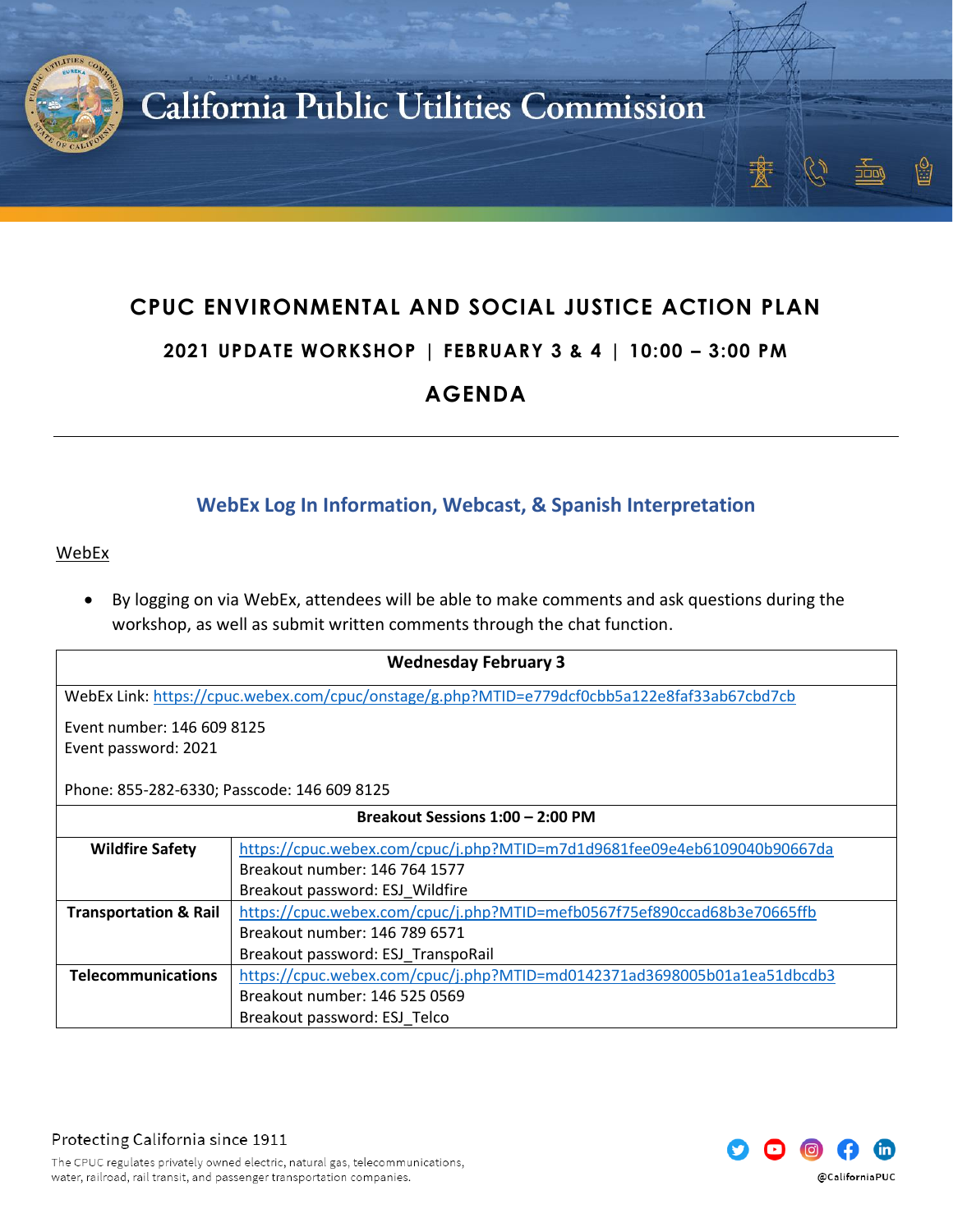

| <b>Thursday February 4</b>                                                                    |                                                                          |  |
|-----------------------------------------------------------------------------------------------|--------------------------------------------------------------------------|--|
| Web Ex Link: https://cpuc.webex.com/cpuc/onstage/g.php?MTID=e78fe210a59b4b429ba56b646fed33e71 |                                                                          |  |
| Event number: 146 887 6466                                                                    |                                                                          |  |
| Event password: 2021                                                                          |                                                                          |  |
|                                                                                               |                                                                          |  |
| Phone: 855-282-6330; Passcode: 146 887 6466                                                   |                                                                          |  |
| Breakout Sessions 1:00 - 2:00 PM                                                              |                                                                          |  |
| <b>Energy</b>                                                                                 | https://cpuc.webex.com/cpuc/j.php?MTID=m10625ef0ad82b11e089f4609f95abd5d |  |
|                                                                                               | Breakout number: 146 1233368                                             |  |
|                                                                                               | Breakout password: ESJ Energy                                            |  |
| Water                                                                                         | https://cpuc.webex.com/cpuc/j.php?MTID=m3bb894b0037e7385d2eba663f5ded1c3 |  |
|                                                                                               | Breakout number: 146 045 9542                                            |  |
|                                                                                               | Breakout password: ESJ Water                                             |  |
| <b>Safety &amp; Enforcement</b>                                                               | https://cpuc.webex.com/cpuc/j.php?MTID=md907336d7deb0586f0fbef2f431c9dd3 |  |
|                                                                                               | Breakout number: 146 581 5729                                            |  |
|                                                                                               | Breakout password: ESJ Safety                                            |  |

#### Webcast

- A live webcast will be available with English and Spanish closed captions (it will also be recorded and archived for future viewing) at: [www.adminmonitor.com/ca/cpuc.](http://www.adminmonitor.com/ca/cpuc)
- Participants have audio and video but will not be able to make comments or ask questions. To make comments or ask questions, please join via WebEx.
- For captions, after clicking on the name of the workshop, click the green button below the video for captions. Then select captions by clicking on the white icon next to the word "live" at the bottom of the video.

Spanish Language Interpretation/Interpretación en español

• La interpretación simultánea en español estará disponible por teléfono. Para escuchar el taller o comentar en español, inicie sesión utilizando los enlaces de WebEx para ver el contenido visual y llame a la siguiente línea telefónica:

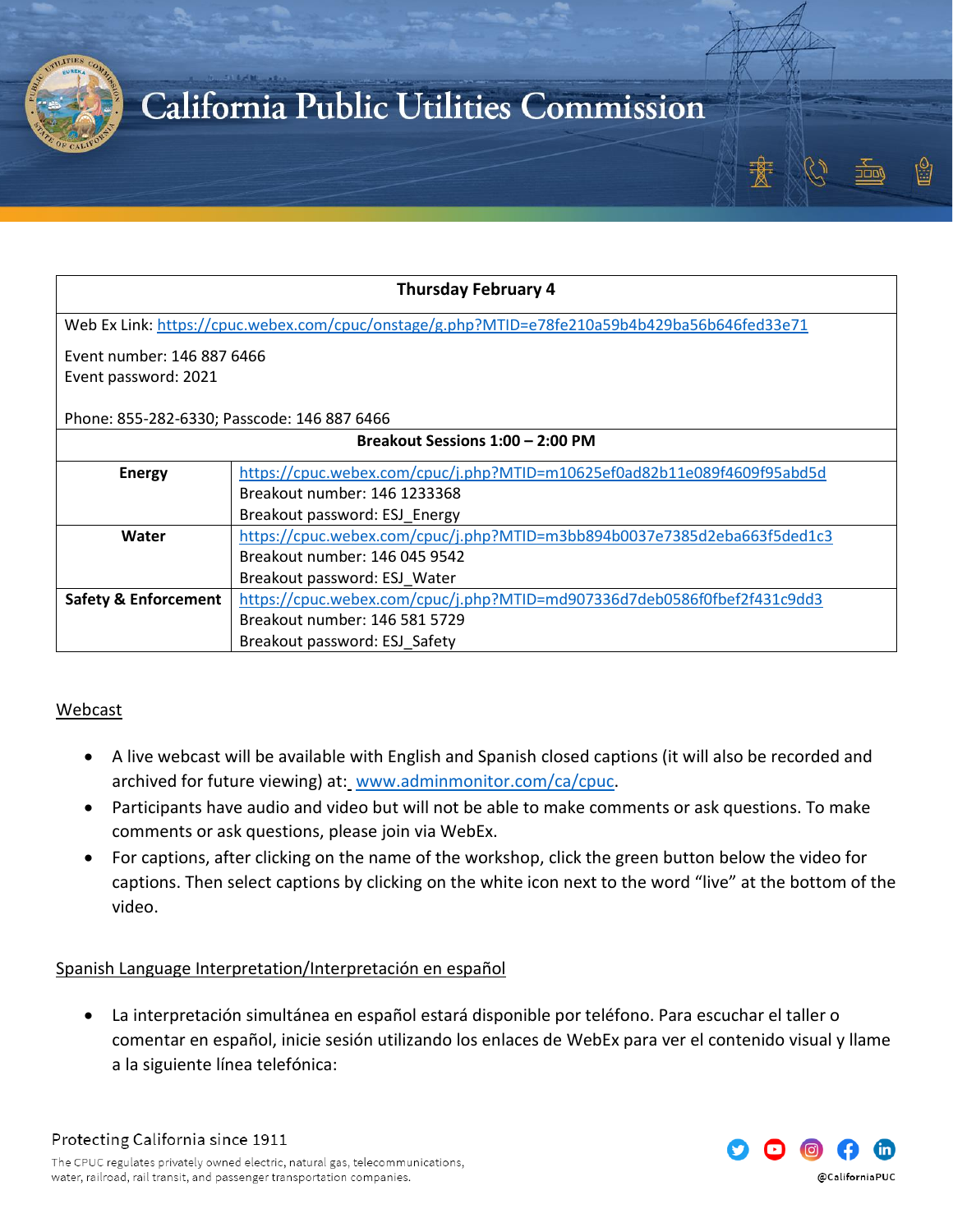

- o Teléfono: 800-857-1917, código de acceso: 5180519
- o Presione \* 1 si desea hacer un comentario.
- Lo sentimos que interpretación en español no estará disponible para las sesiones "breakout" a las 1:00.
- Los subtítulos en español también estarán disponibles en tiempo real en el webcast: [www.adminmonitor.com/ca/cpuc.](http://www.adminmonitor.com/ca/cpuc)

#### Submitting Written Comments

Participants may submit comments on the ESJ Action Plan to the CPUC at any time by emailing [ESJActionPlan@cpuc.ca.gov.](mailto:ESJActionPlan@cpuc.ca.gov)

#### Additional Accommodations

If specialized accommodations are needed to attend, such as additional non-English or sign language interpreters, please contact the CPUC's Public Advisor's Office at [public.advisor@cpuc.ca.gov](mailto:public.advisor@cpuc.ca.gov) or toll free at 866-849-8390 at least three days in advance of the workshop.

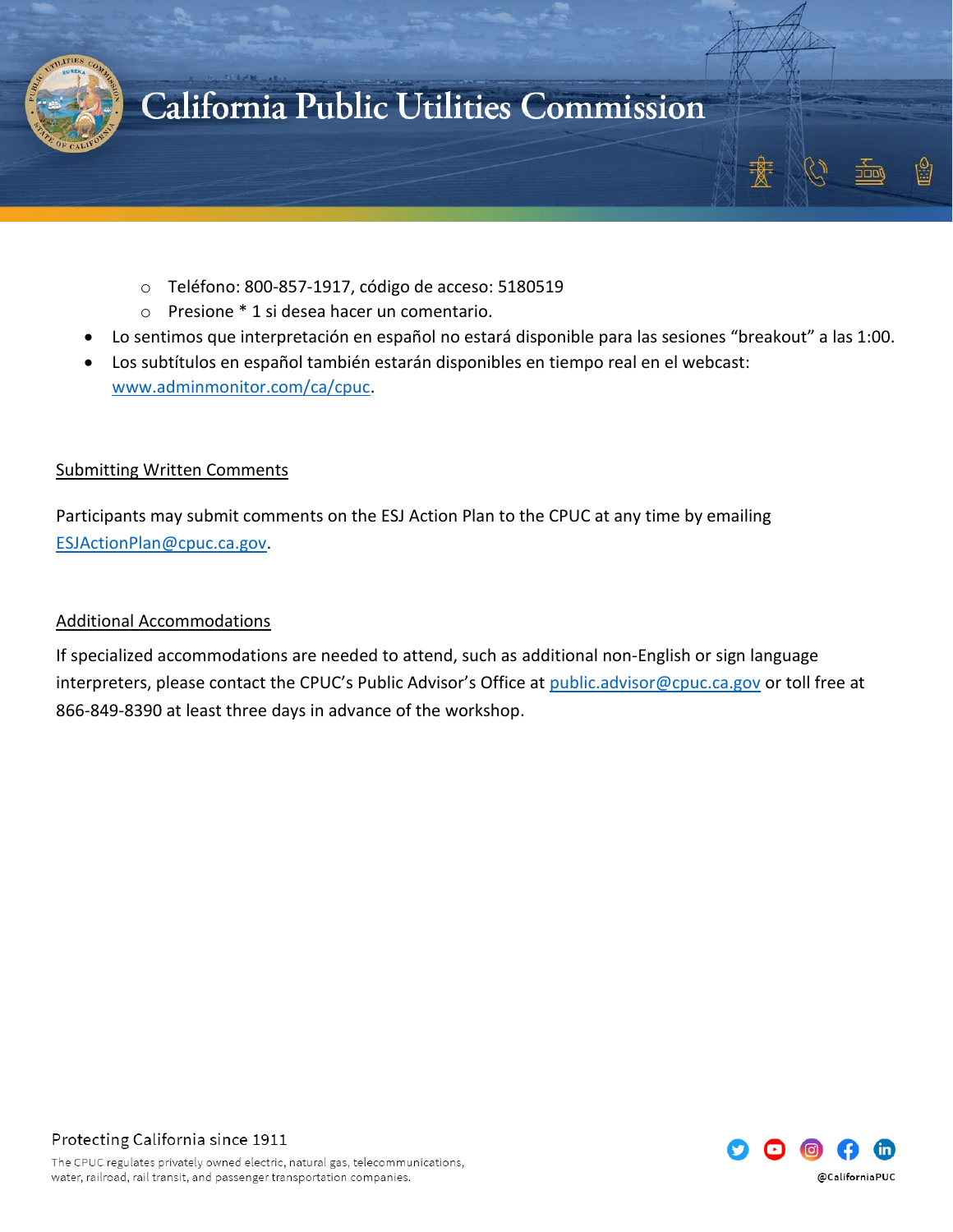

### **Workshop Agenda**

#### **Wednesday February 3, 2021**

| <b>TIME</b> | <b>SESSION DESCRIPTION</b>                                                                                                                                                                                                                                                                                                                                                                                                                                                                                                                                                                                                                                                                                                                                                                                                                                                                                                 |
|-------------|----------------------------------------------------------------------------------------------------------------------------------------------------------------------------------------------------------------------------------------------------------------------------------------------------------------------------------------------------------------------------------------------------------------------------------------------------------------------------------------------------------------------------------------------------------------------------------------------------------------------------------------------------------------------------------------------------------------------------------------------------------------------------------------------------------------------------------------------------------------------------------------------------------------------------|
| 10:00-10:20 | <b>Welcome &amp; Thanks</b><br>Opening Remarks from Executive Director Rachel Peterson and CPUC President Marybel<br><b>Batjer</b>                                                                                                                                                                                                                                                                                                                                                                                                                                                                                                                                                                                                                                                                                                                                                                                         |
| 10:20-10:55 | <b>ESJ Action Plan Overview &amp; Workshop Details</b>                                                                                                                                                                                                                                                                                                                                                                                                                                                                                                                                                                                                                                                                                                                                                                                                                                                                     |
| 10:55-11:00 | 5 Minute Break/Transition to 1 <sup>st</sup> Discussion                                                                                                                                                                                                                                                                                                                                                                                                                                                                                                                                                                                                                                                                                                                                                                                                                                                                    |
| 11:00-12:00 | Defining ESJ: Understanding Definitions and Terms for CPUC Programs and Policies<br>The ESJ Action Plan establishes a broad definition for "ESJ communities" that captures a variety of<br>priority populations. However, dozens of other definitions and criteria are used across the<br>Commission to define "vulnerable" "hard to reach" and a number of other definitions. This session<br>will highlight some of the key definitions used across the Commission and how they are being<br>utilized in practice. The discussion will brainstorm how definitions as presented could be<br>streamlined and aligned to allow for more mutual eligibility and accessibility, as well as how to<br>ensure CPUC staff and stakeholders are aware of different definition options for future programs<br>and policies.<br>Kathleen Yip, Energy Division, CPUC<br>Amee Raval, Asian Pacific Environmental Network<br>$\bullet$ |
| 12:00-1:00  | <b>LUNCH BREAK</b>                                                                                                                                                                                                                                                                                                                                                                                                                                                                                                                                                                                                                                                                                                                                                                                                                                                                                                         |

Protecting California since 1911



 $\overset{\circ}{\Box}$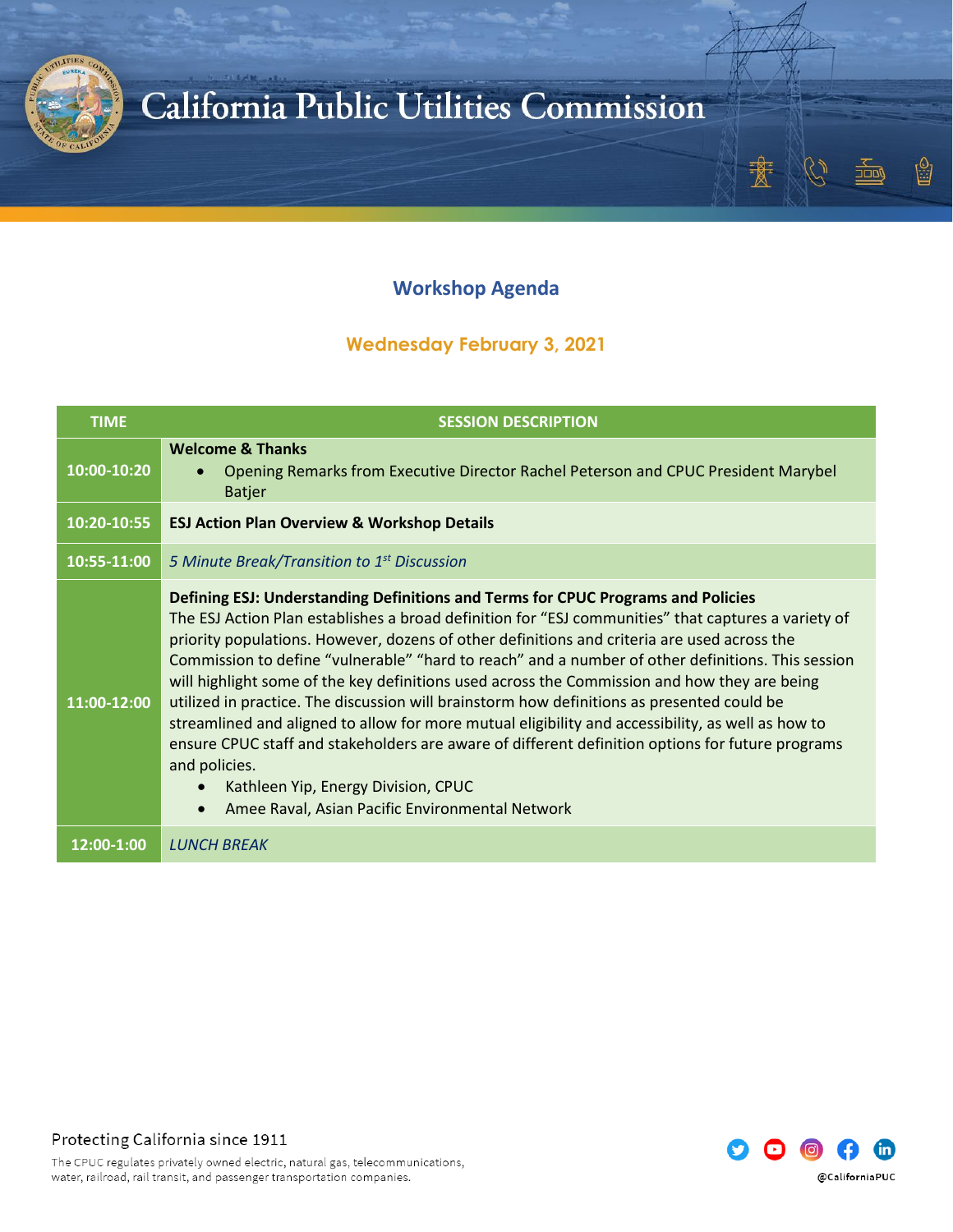

|             | <b>BREAKOUT SESSIONS: ESJ in CPUC Industry Divisions</b><br>In these concurrent sessions, we will examine how each industry area can further the goals of the<br>ESJ Plan. Discussions will focus on what emerging opportunities can be incorporated into action<br>items in the updated ESJ Plan.<br>1) Transportation & Rail<br>Issues discussed in this session may include transportation networking companies (Uber,<br>Lyft, etc), accessibility, disporportionate impact related to emissions, and impacts to<br>disadvantaged communities in rail network planning.<br>Terra Curtis, Consumer Protection & Enforcement Division, CPUC<br>$\bullet$                                                                                              |
|-------------|---------------------------------------------------------------------------------------------------------------------------------------------------------------------------------------------------------------------------------------------------------------------------------------------------------------------------------------------------------------------------------------------------------------------------------------------------------------------------------------------------------------------------------------------------------------------------------------------------------------------------------------------------------------------------------------------------------------------------------------------------------|
| $1:00-1:55$ | Matt Bond, Rail Safety Division, CPUC<br>$\bullet$<br>2) Telecommunications<br>Issues discussed in this session may include access to broadband, low-income programs,<br>affordability of rates, and understanding geographic distribution of program impacts.<br>Wylen Lai, Communications Division, CPUC<br>Michael Minkus, Communications Division, CPUC<br>$\bullet$<br>3) Wildfire Safety<br>Issues discussed in this session may include workforce development opportunities in the<br>vegetation management industry, as well as how to incorporate ESJ considerations into<br>future iterations of the CPUC Fire Threat maps.<br>Koko Tomassian, Wildfire Safety Division, CPUC                                                                 |
| 1:55-2:00   | Shrayas Jatkar, California Workforce Development Board<br>$\bullet$<br>5 Minute Break/Transition to Next Session                                                                                                                                                                                                                                                                                                                                                                                                                                                                                                                                                                                                                                        |
| $2:00-2:45$ | Systematizing ESJ Considerations: Incorporating ESJ Issues in to CPUC Proceedings and Processes<br>The Commission is making strides to scope ESJ considerations into relevant proceedings. Staff and<br>leadership are being encouraged to mention the goals of the ESJ Action Plan and weave issues and<br>potential impacts to ESJ communities into the proceeding process. This session will describe how<br>this is being undertaken internally at the CPUC, brainstorm how parties and other stakeholders can<br>help support these efforts, and identify what other CPUC venues should ensure ESJ considerations<br>are taken into account.<br>Ava Tran, Administrative Law Judge Division, CPUC<br>Mad Stano, Greenlining Institute<br>$\bullet$ |
| 2:45-3:00   | <b>Peek into Tomorrow and Commissioner Closing Remarks</b><br><b>Closing Remarks from Commissioner Martha Guzman Aceves</b><br>$\bullet$                                                                                                                                                                                                                                                                                                                                                                                                                                                                                                                                                                                                                |





ŷ

<sup>תחבוב</sup>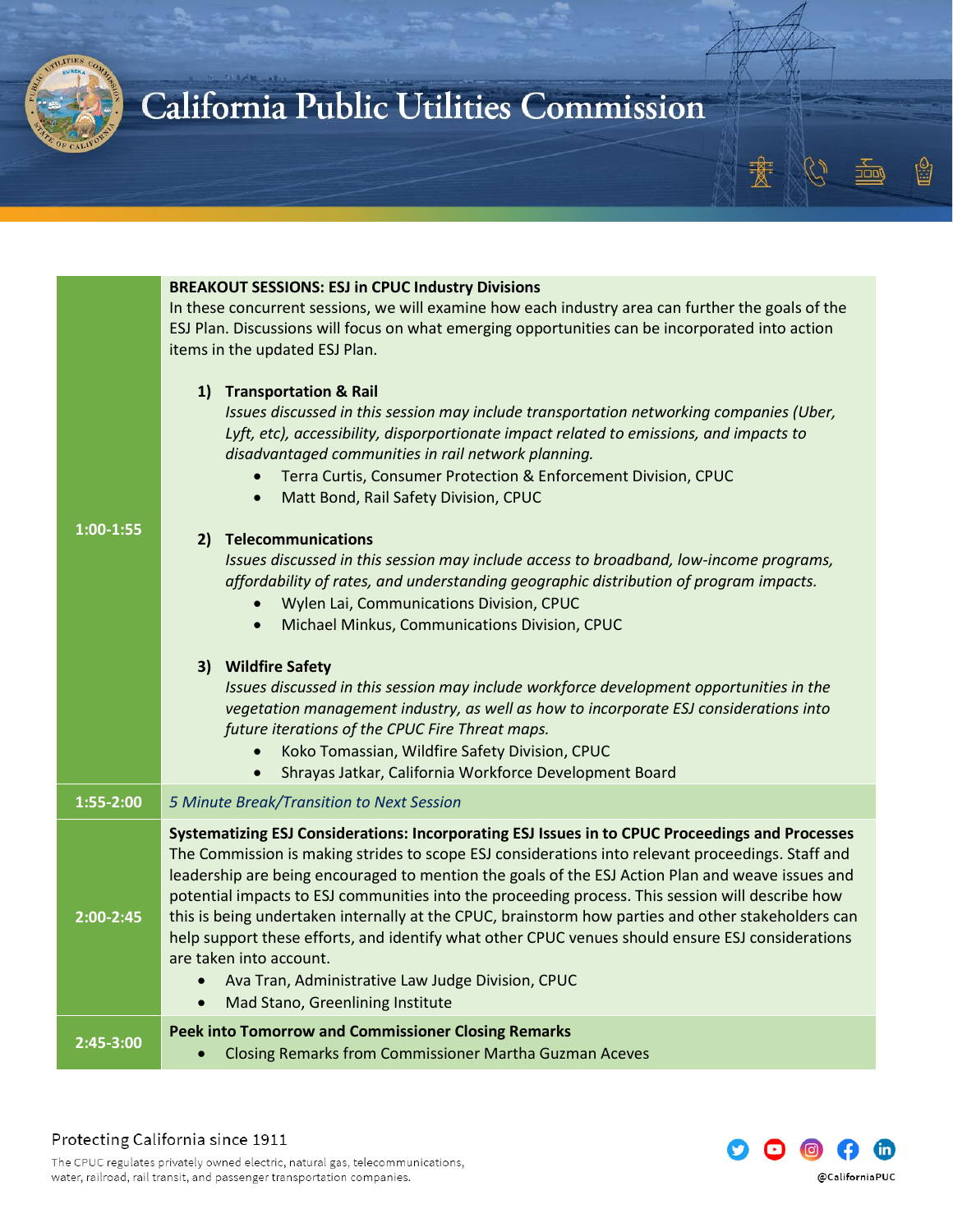

### **Thursday February 4, 2021**

| <b>TIME</b> | <b>SESSION DESCRIPTION</b>                                                                                                                                                                                                                                                                                                                                                                                                                                                                                                                                                                                                                                                                                                                                                                                                                                                                                                 |
|-------------|----------------------------------------------------------------------------------------------------------------------------------------------------------------------------------------------------------------------------------------------------------------------------------------------------------------------------------------------------------------------------------------------------------------------------------------------------------------------------------------------------------------------------------------------------------------------------------------------------------------------------------------------------------------------------------------------------------------------------------------------------------------------------------------------------------------------------------------------------------------------------------------------------------------------------|
| 10:00-10:20 | <b>Commissioner Welcome, Thanks, and Summary of Day 1</b><br><b>Opening Remarks from Commissioner Genevieve Shiroma</b>                                                                                                                                                                                                                                                                                                                                                                                                                                                                                                                                                                                                                                                                                                                                                                                                    |
| 10:20-11:30 | Tracking and Measuring: Data Collection to Better Understand CPUC Impact in ESJ Communities<br>While the Commission collects a myriad of information and data from regulated utilities, it remains<br>challenging to measure and thoroughly analyze impact in ESJ communities. Data may come in different<br>scales and format, and systematic analysis with an ESJ lens is not always conducted. This panel and<br>subsequent discussion will dive into opportunities to have an equity and transparency driven approach<br>to data collection, strategies for aligning what data is collected related to ESJ issues, and how cross-<br>agency efforts to understand impacts in ESJ communities can be furthered.<br>Saul Gomez, Office of the Commission, CPUC<br>Jamario Jackson, Transform<br>$\bullet$<br>Kathleen Yip, Energy Division, CPUC<br>$\bullet$<br>Iain Fisher, Public Advocates Office, CPUC<br>$\bullet$ |
| 11:30-12:00 | <b>Public Comment Session</b><br>Allison Brown, Public Advisor, CPUC<br>$\bullet$                                                                                                                                                                                                                                                                                                                                                                                                                                                                                                                                                                                                                                                                                                                                                                                                                                          |
| 12:00-1:00  | <b>LUNCH BREAK</b>                                                                                                                                                                                                                                                                                                                                                                                                                                                                                                                                                                                                                                                                                                                                                                                                                                                                                                         |
| $1:00-1:55$ | <b>BREAKOUT SESSIONS: ESJ in CPUC Industry Divisions</b><br>In these concurrent sessions, we will examine how each industry area can further the goals of the ESJ<br>Plan. Discussions will focus on what emerging opportunities can be incorporated into action items in<br>the updated ESJ Plan.<br>1) Energy<br>Issues discussed in this session may include low income and energy equity programs and how to<br>involve ESJ communities in division proceedings.<br>Amy Mesrobian, Energy Division, CPUC<br>$\bullet$<br>Alison LaBonte, Energy Division, CPUC                                                                                                                                                                                                                                                                                                                                                         |



ŷ

JOD (